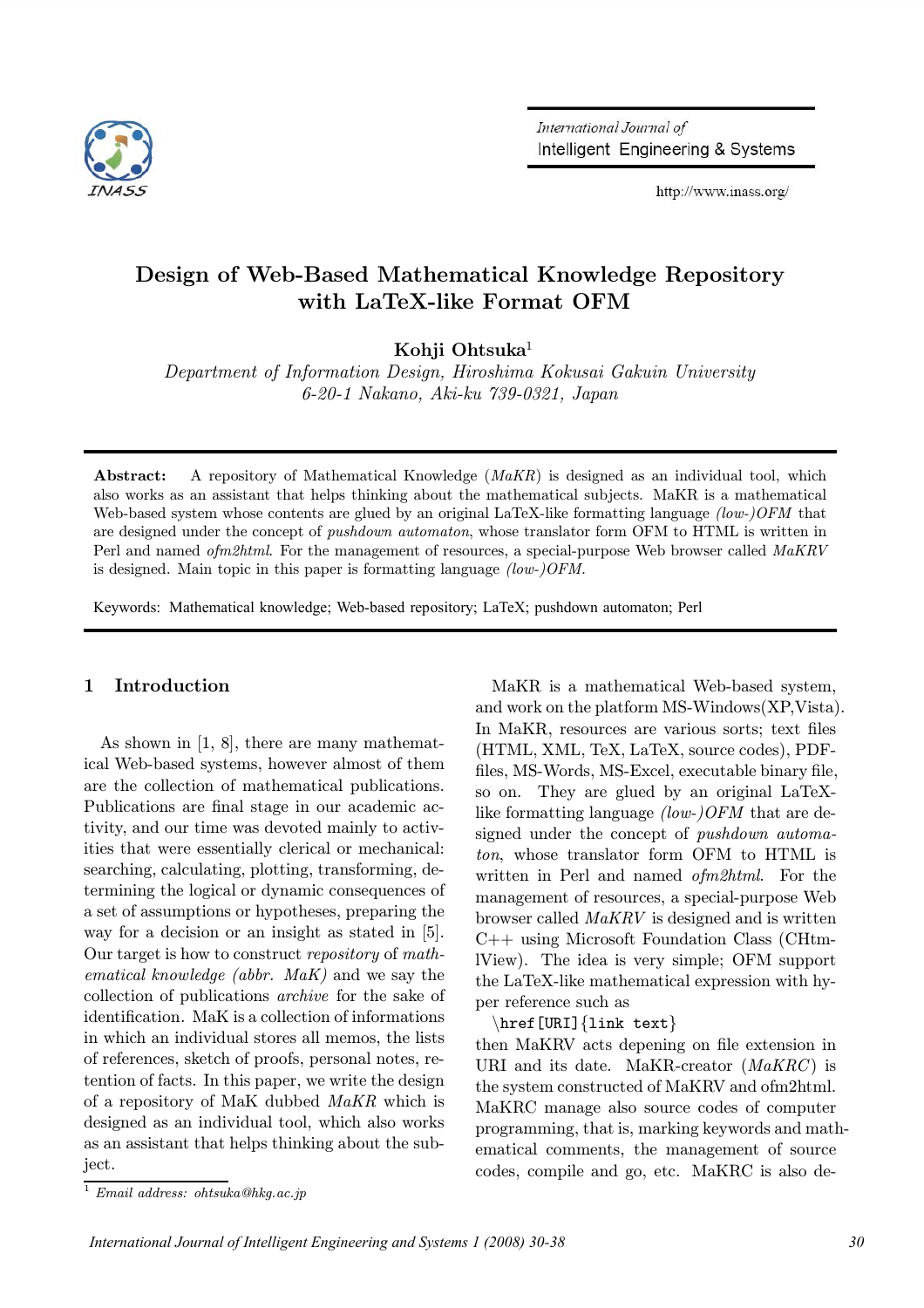signed for help engine of FreeFem++[3] developed by O. Pironneau, F. Hecht and their team at the Laboratoire Jacques—Louis Lions, in Paris VI. The author is cooperating in writing the manual of FreeFem++.

For safety and copyright protection, MaKRV can access only the site (called MaKR-site) activated by a personal Web server working inside personal LAN, where the access from outside is denied. However we need mechanism to publish outside. We call by  $pubMaK$  published Website maintained by MaKRC . There are two pub-MaK; One is CoMFoS, Continuum Mechanics Fcusing on Singularities which is one of the activity groups in The Japan Society for Industrial and Applied Mathematics (http://www.comfos.org/). Another is the site for teaching located at http://www.hkg.ac.jp/~ohtsuka.

## 2 MaKRC

AS overview of MaKR, we start from MaKRV is written C++ using CHtmlView[2] which provides the functionality of the WebBrowser control within the context of MFC's document/view architecture, and use the core of the Internet Explorer application.

#### 2.1 MaKRV

When you choose one of the menus at the top of MaKRV (see Fig. 1), the menu produces the following motion or displays a pull-down list of available commands (see Fig. 2).

- File: New, open, close, print, and leave MaKRV. By [new], a child window is created and opened.
- Back: Back to previous page.
- Edit: Execute the favorite editor and the editor open the OFM file corresponding the page opened just now.
- reNew: Create the web page if the original-file is changed, or refresh the web page if the original page is older.
- Action menu: Delete, run, to TeX and rebuild. By [delete], we can delete the HTML-file



Figure 1. snapshot of MaKR-browser showing the page created from the codes in Example 1

|  | Eile <u>B</u> ack <u>E</u> dit re <u>N</u> ew <u>A</u> ction <u>V</u> iew <u>W</u> indow Help |  |  |  |  |  |  |  |  |  |  |  |  |  |  |  |
|--|-----------------------------------------------------------------------------------------------|--|--|--|--|--|--|--|--|--|--|--|--|--|--|--|
|  |                                                                                               |  |  |  |  |  |  |  |  |  |  |  |  |  |  |  |
|  |                                                                                               |  |  |  |  |  |  |  |  |  |  |  |  |  |  |  |



and the original-file. [run] compile the originalfile and go, and make new HTML-file containing the result. [to TeX] translates the original-file to TeX-file. [rebuilt] make HTMLfile from the original without check of the date.

- View menu: Home, current dir, favorite, HTML source, OFM source and scale. [home] open the top of MaKR. [current dir] opens the network (local) directory where the original and web page browsing just now. [favorite] opens favorite.html. [HTML source] open the web page by the editor. [OFM source] open the OFM-file by the editor. [scale] is the menu to zoom in/out of the page.
- Window menu: Open, arrange windows and split windows.

Help: Under construction.

#### 2.2 LaTeX-like formatting language OFM

Any word starting with a backslash  $\Diamond$  is given a special interpretation when ofm2html reads it from the input file. Such a word is called a control sequence. There are two types of control sequences: an escape character is a backslash followed by letters terminated by the space characters (space, tab, newline, etc.), and a controlword is a backslash followed by letters which con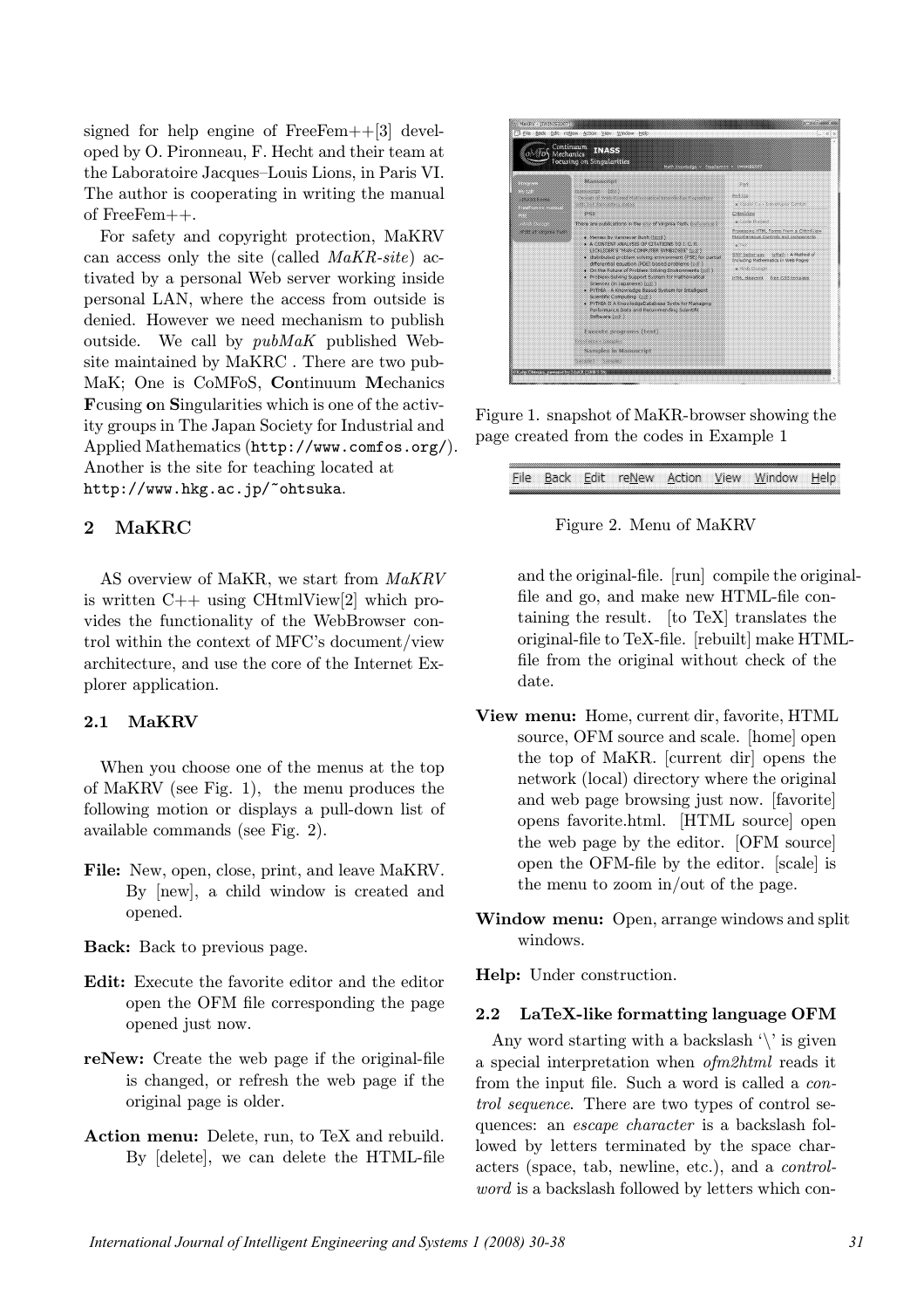trol the *group* starting by the character  $\langle \cdot \rangle$  and terminated by the character '}'. MaKRC translate escape characters to readable HTML output by changing escape characters to greek and other special character codes for HTML, for example, the escape characters

> \alpha and \to are translated to &alpha;  $(\alpha)$  and & rarr;  $(\rightarrow)$ ,

respectively. The example of the control-word is sectioning command

\section{Introduction}

where the control-word \section control 'introduction' inside the group which determine the family and size of letters, and MaKRC also make menu entries in Web page from sectioning commands. The control-word also have the option if necessary, for example, the hyper-reference is expressed as

\href[inass/index.html]{INASS}

and is translated to HTML-command

```
\langle a \rangle href="inass/index.html">INASS\langle a \rangle
```
We call by *environment* the sentence opening and closing control-words  $\begin{array}{c}$  and  $\end{array}$  respectively, for example, the special form

 $\begin{cases} \frac{d}{d} \cdot \cdot \cdot \cdot \cdot \end{cases}$ provides the body of OFM file. Groups and environments may be nested arbitrarily, which provides us with our hierarchy. However, they must never overlap. To display mathematical symbols, there is math mode enclosed by \$ signs. The double dollar sign (\$\$) is used to indicate the beginning and end of display math mode such as

```
Consider Dirichlet integral defined or
a domain $\Omega$,
$$\int_{\Omega}|\nabla u|^2dx$$
```

```
which must be show as follows
```
Consider Dirichlet integral defined on a domain  $Ω$ .

 $\int_{\Omega}|\nabla u|^2dx$ 

# Example 1 (Sample codes of OFM) The fol-

lowing OFM code is the outline of the file inass/index.ofm that create the Web page shown in Fig. 1.

 $d$ ocumentstyle{MaKRindex} \title{INASS} \begin{document} \begin{header} \section{\IMG[align="left"]{MaKR.gif} INASS} \begin{navi} \item \href[..]{Math Knowledge}  $\&\#65310;$  $\begin{equation} \begin{bmatrix} \text{item } \hline \text{Inref} \end{bmatrix} \begin{bmatrix} \text{FreeFem}_{+} \hline \text{K} \#65310 \end{bmatrix} \end{equation}$ \item INASS \end{navi} \end{header} \begin{sidemenu} \begin{itemize} \item\see[http://www.inass.org/]{>INASS home}  $\item \href{..}{r-ef[..]}{FreeFem++ manual}$ \item\href[..PSE/index.html]{PSE}  $\mathrm{item} \setminus \mathrm{see}$ ...] $\}$ Web Design \item \see[..]{>PSE at Virginia Tech} \end{itemize} \end{sidemenu}  $\begin{cases}$  begin{main} \begin{about} \subsection{Manuscript} \href[inass-b4.tex]{manuscript beta4}  $\qquad \qquad (\hbox{\texttt{lines-b4.dvi}}\, \qquad \, (\text{ *omission* })$ \end{about} \begin{info} \subsection{Perl} \href[..]{Perl top}  $\simeq$  \subsubsection[class=title1]{  $\blacksquare$  Visual C++} \see[..]{CHtmlView}  $\setminus$  subsubsection[class=title1] $\setminus$  Code Project} ( omisson ) \end{info}  $\end{main}$  $\end{math}$ 

The preamble is a collection of commands that specify the global processing parameters placed forward of the body.

## 2.2.1 Preamble

A document prepared in OFM source usually begins with a documentstyle command. For example,

\documentstyle{doc-type}

is used to begin a document prepared for HTML with CSS determined by *doc-type*. The *doc-type* specify the document's layout, the navigator and the sidemenu/menu (see Fig. 3) which is created from automatically from  $\setminus section, \setminus subsection,$  $\simeq$  subsubsection for some doc-type. The following doc-type are implemented

MaKR make HTML with the style sheet MaKR.css,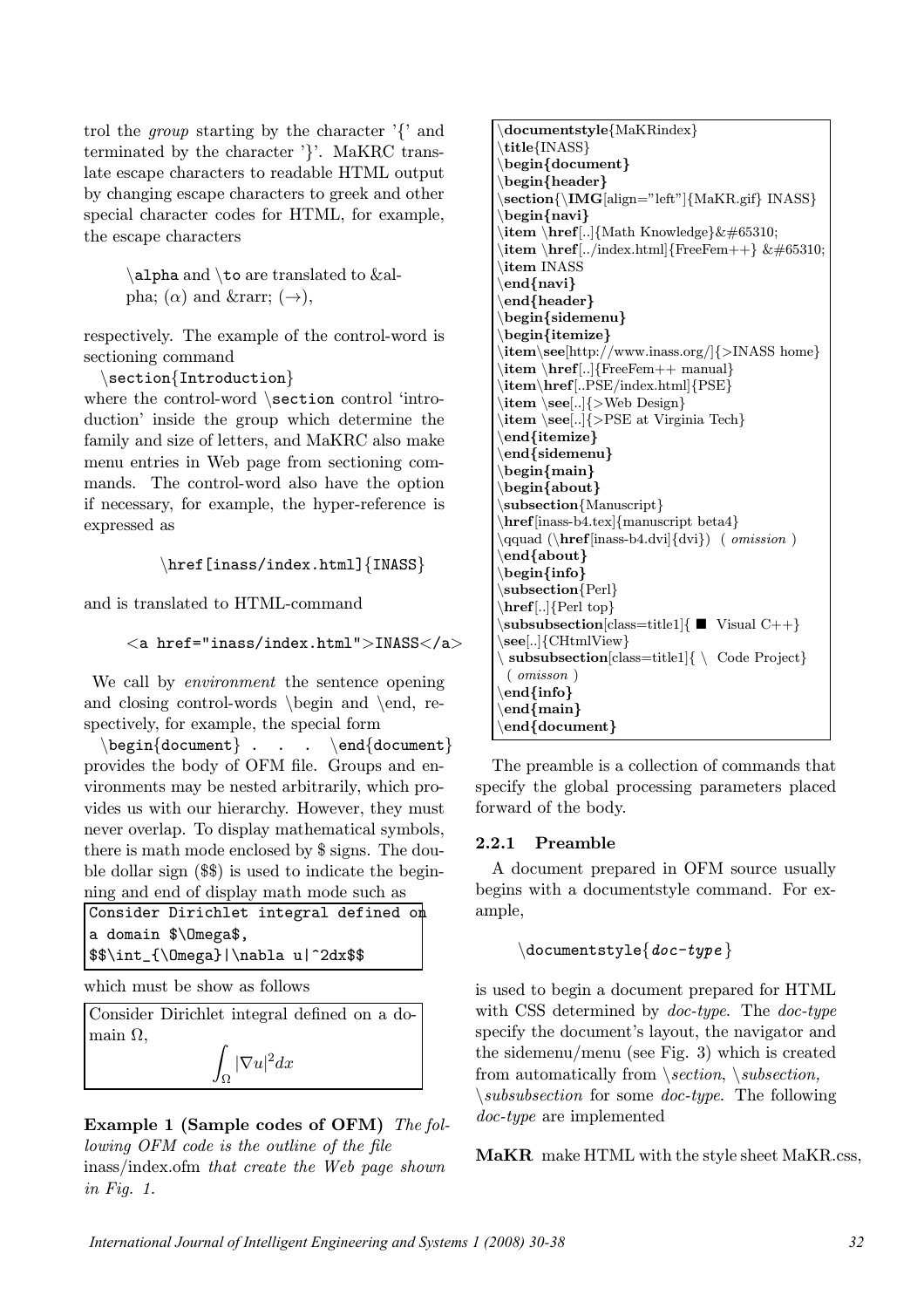- MaKRindex make the main Web page of a Website of a group as in Fig. 1 (left-hand side in Fig. 3),
- MaKRlinks make Web page with the sidemenu made automatically from  $\setminus section, \ \setminus subset$ tion (left-hand side in Fig. 3),
- article, jarticle emulate the corresponding feature of LaTeX with the style sheet designed referring to the section 13 in the book[4] (right-hand side in Fig. 3) and has the table of contents made from  $\setminus section, \setminus subsection,$  $\setminus subsubsection$
- MaKRdiary make the skeleton of the diary with the time-stamp,
- slides make a collection of slides fitting the display size  $1024\times768$  with the buttons; next slides, previous slides and the table of contents made from  $\setminus section, \setminus subsection,$
- slides640 make slides fitting  $VGA(640\times480)$  and used tor help of MaKR.

The other preambles are listed below.

\private{SiteName}: By SiteName, MaKRC set the place where CSS files, common images, Java scripts exist, for example, if Site-Name is CoMFoS, then the Web page use CSS file and images in

http://www.comfos.org/

- \original{filename}: When MaKRV accesses the file something.type (type is the extensions, edp, c, cpp, css, JSP, pl, so on), MaKRV make new OFM file something.ofm and translate it to HTML file something.html automatically. This preamble is used to memorize the original filename *something.type*.
- $\backslash$ bakePlace{html}: This also created automatically by MaKRV to memorize the return page.
- $\iint_{\mathbf{S}} \{ \mathrm{filename} \}$ : This is used to include the external JavaScript file located in SiteName/js/.
- similar to TeX: \title, \date, \author, \thanks.

|      | header     |                | header | navi         |
|------|------------|----------------|--------|--------------|
|      | :navi      |                | menu   |              |
| side | main       |                | main   | Π<br>c<br>te |
| menu | about info | (left) (right) |        | а<br>r<br>ea |
|      | footer     |                |        |              |

Figure 3. Standard layout created from OFMfiles

## 2.3 Environment

MaKR add new environments listed below (see Example1 and Fig. 1).

- header design the area *header* in Fig. 3.
- navi make the list of URIs located in navi in Fig. 3.
- sidemenu make the list of URIs located in sidemenu or menu in Fig. 3.
- main give the environment inside the area named by main in Fig. 3.
- footer give the environment inside the area named by footer in Fig. 3.
- about is prepared to write the informations of a Web-site of a group.

info is prepared to write the related topics.

These environments are corresponding to the CSS ID selector. If the doc-type is one of article, jartilce, slides and slides640, then MaKRC make header, navi and menu and enclose the body by the environment main automatically.

By setting the type of programming language C, Cpp, ffempp, Java, JSP, HTML, Perl and XSL, we can mark the region by the form

 $\begin{cases} type \}. \ . \ . \ . \ \end{cases}$ 

which is divided to areas of source code and comments. The supported programming languages are C, C++, FreeFem++, Java, JSP, HTML, Perl and Extensible Stylesheet Language(XSL). In the area of source code, the keywords are highlighted and we can write the TeX-like mathematical expression inside of comment area.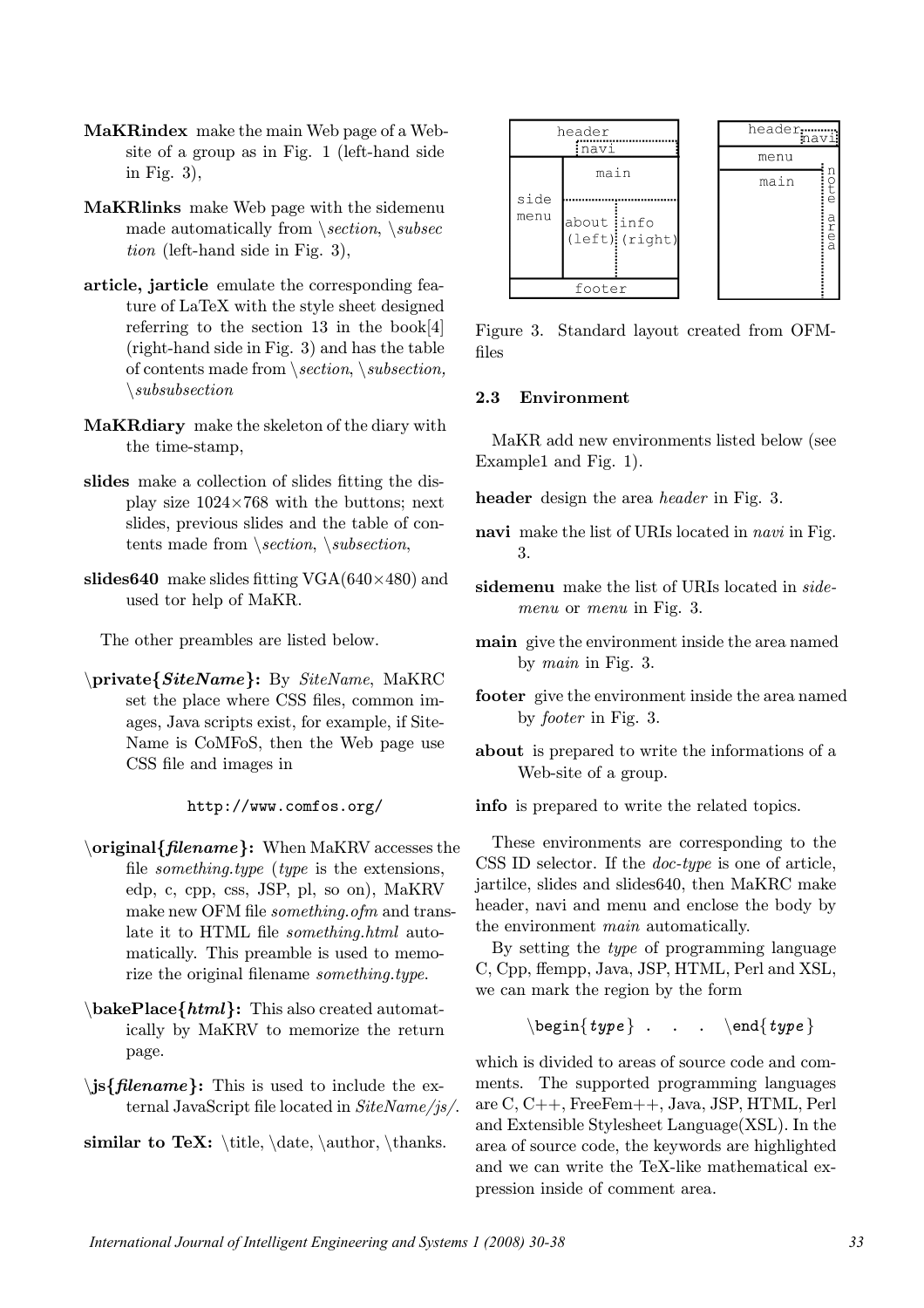**Example 2** The environment for FreeFem++.

```
\begin{ffempp}
/* This solve the problem numerically
$$
-\Delta u = f\qquad\textrm{in}\quad \Omega; \qquad
\partial u/\partial n=0\qquad
\textrm{on}\quad \partial\Omega
$$
where $\Omega$ is the square domain
$]0,1[\times ]0,1[$. */
mesh Th = square(20, 20); // make
      //triangulation $\mathcal{T}_h$
fespace Vh(Th,P1);// the finite element
      // space defined over $\mathcal{T}_h$
     // is named here Vh
\end{ffempp}
```
Here's what the output of Example looks like:

 $/*$  This solve the following problem numerically  $-\Delta u = f$  in  $\Omega$ ;  $\partial u / \partial n = 0$  on  $\partial \Omega$ where  $\Omega$  is the square domain  $[0, 1] \times [0, 1]$ . \*/ mesh Th = square(20,20); // make // triangulation  $\mathcal{T}_h$ fespace Vh(Th,P1); // the finite element // space defined over  $\mathcal{T}_h$ // is called here Vh

## 2.4 Hyper references

A Web reference accessing URI as in HTML is

 $\hbox{Inref}[URL]$  {link text}

The MaKRV ignores URIs outside MaKR-site for safety, because MaKRV takes action according to the extension. For accessing the external URI, there is the command

 $\setminus$ see[URI] {link text}

which open new window by the usual browser and move to URI. Perhaps, the usual browser will be safety. If *link text* inside  $\hbar$  is clicked, then MaKRV acts in the following manner:

html: In the case that the extension of filename is html;

- 1. If target HTML-fille isn't, MaKRV open the selection page with the following list:
	- MaKR template
	- index page (MaKRindex)
	- collection of links (MaKRlinks)
	- Japanese articles and short papers (jarticle)
	- English articles and short papers (article)
	- diary (MaKRdiary). MaKRC create the skeleton page with datestamp.
	- presentation (slides)
	- small slides and help (slides640)

After selection, MaKRV make OFM file and convert it to HTML file. By pushing [Edit] in the menu, we can edit the skeleton by the favorite editor. After editing, push [reNew], then new HTML-file will be created.

- 2. If HTML-file exists without corresponding OFM-file, then MaKRV open it without making OFM.
- 3. In case the corresponding OFM-file exists without HTML, OFM-file will be translated to HTML and will be opened.
- 4. If HTML-file and corresponding OFMfile exist. If OFM is newer, then OFMfile will be translated to HTML-file and is opened. If OFM is older, then MaKRV only open HTML-file.
- edp, c, cpp, java, css, pl, jsp, xsl: If there is the

source code file *somthing.type* without corresponding OFM-file, then MaKRV make a temporary file to make OFM formatting file with the structure

```
\documentstyle{source}
\title{somthing.xxx}
\original{somthing.xxx}
\backPlace{return page}
\begin{document}
\begin{type}
... ...
\end{type}
\end{document}
```
*International Journal of Intelligent Engineering and Systems 1 (2008) 30-38 34*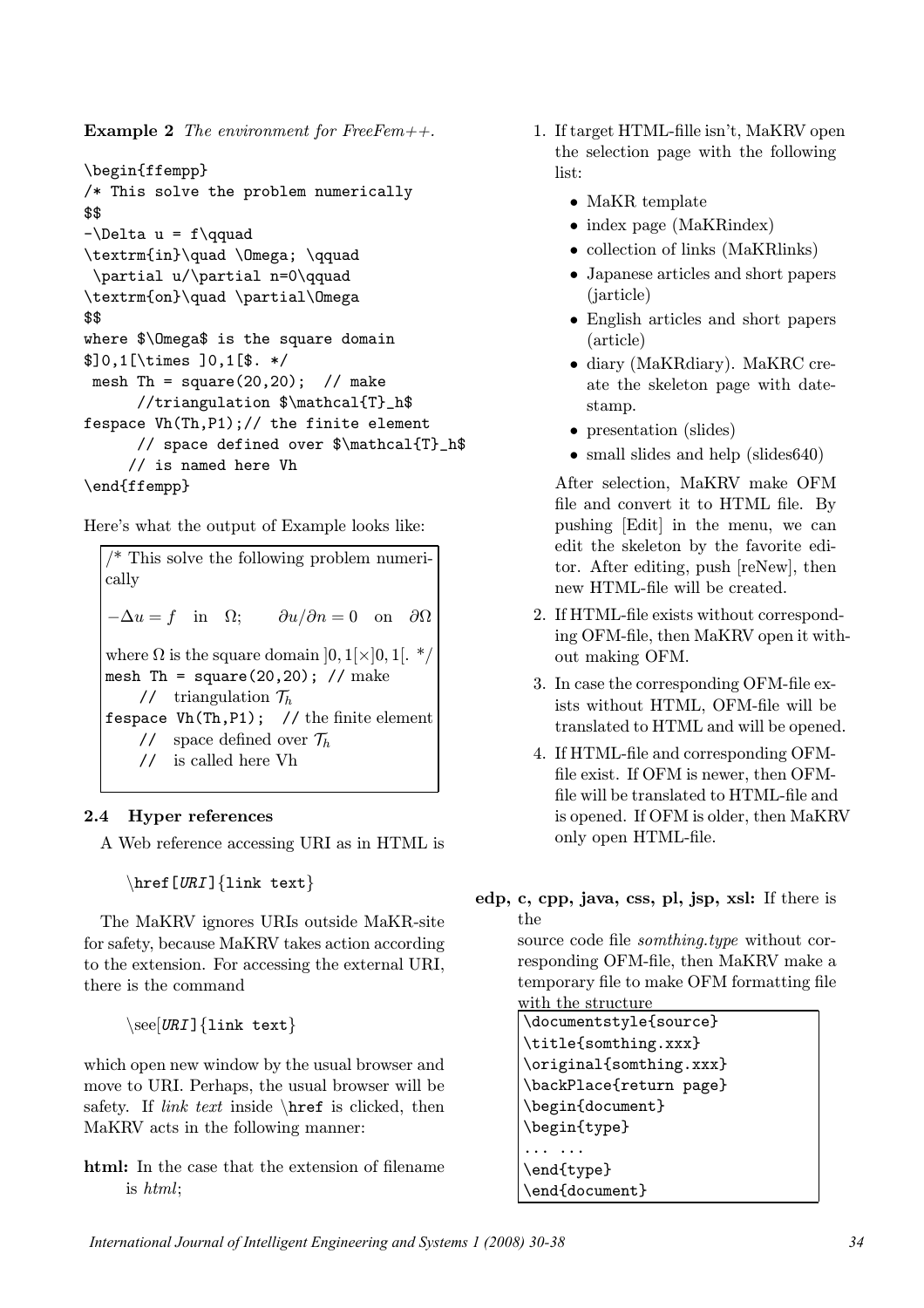and translate it to HTML. By pushing [run] in the menu [Action], we can compile the source code and go.

- doc, xls, pdf, tex: execute the associate application.
- bat: A batch file *filename.bat* run by cmd.exe / Cfilename.bat  $>$  temporary file and MaKRV open bat\_tmp.html created from the temporary file.

### 3 Low level OFM format

We use notations;  $\alpha$  the control-word,  $\beta$  the option and A the word. The the sequence  $A_1A_2$ , consisting of two words  $A_1, A_2$ , stands for the sentence, that is  $A_i$  in  $A_1A_2$   $(i = 1, 2)$  are delimited by the space characters (space, tab, newline, etc.), comma and period, for example  $A_1 = "my"$ ,  $A_2$  ="home" make the sentence  $A_1A_2$  ="my home". By O we denote a sequence of escape characters, control-word with group, and the sentence. We can write the fundamental structure in OFM format by

#### escape character:  $\setminus \alpha$

#### control-word:

$$
\alpha | \beta \{O_1O_2\cdots O_J\},\
$$
  

$$
\alpha \{O_1O_2\cdots O_J\} = \alpha | \varepsilon \{O_1O_2\cdots O_J\}
$$

where  $\varepsilon$  stands for empty.

We also write an **environment** as

$$
\setminus \textbf{begin} \{\alpha\}[\beta] O_1 O_2 \cdots O_J \setminus \textbf{end} \{\alpha\},
$$

which equivalent to

$$
\setminus \alpha | \beta \{ O_1 O_2 \cdots O_J \}
$$

moreover there are exceptionable structures in LaTeX, for example  $\frac{1}{2}=\frac{1}{2}$  and the table

|      | a sample |
|------|----------|
| t.he | table.   |

whose TeX format is

\begin{tabular}{|c|c|c|} \hline This & is & a sample  $\setminus$ \heline of & the & table, \hline \end{tabular}

Another exception is '\$' mark, that is,  $\text{$}O_1O_2 \cdots$  $O_J$ \$ means  $O_1O_2\cdots O_J$  is in math mode and \$\$ $O_1$  $O_2 \cdots O_J$ \$\$ means  $O_1 O_2 \cdots O_J$  is in display math mode.

#### 3.1 Translation from OFM to low-OFM

#### 3.1.1 Preamble

The preamble is a collection of commands that specify the global processing parameters, such as paper layout, title, address, the global resource, so on. ofm2html cut out a parameter from

\control-word{Parameter}

and store Parameter into the hash %info

```
\frac{\%}{\$}info = (
  '\documentstyle', "jarticle",
  '\title', "Untitled",
  '\css', "non", '\ajax',"non",
  ... ... ...
  '\mathcal{N}, "off", \mathcal{N}, "a",
  '\thanks', "a", '\original', "a",
  '\res', "a", '\bar{\text{base}}', "a",
  '\backPlace', "a", '\docRoot', "a"
);
```
#### 3.1.2 Body

Low level OFM format (abbr. low-OFM) has only two types, that is, escape character and controlword

$$
\setminus \alpha | \beta \{ O_1 O_2 \cdots O_J \setminus \}
$$

The first pass in the translation from OFM to HTML is to create the file  $tmp.\$$ \$\$ written in low-OFM . The formatting language low-OFM has been designed three years before, and OFM is designed after low-OFM.

Now we explain the processes in first pass:

Elimination of newline: Eliminate newline characters inside  $O_1O_2\cdots O_J$ .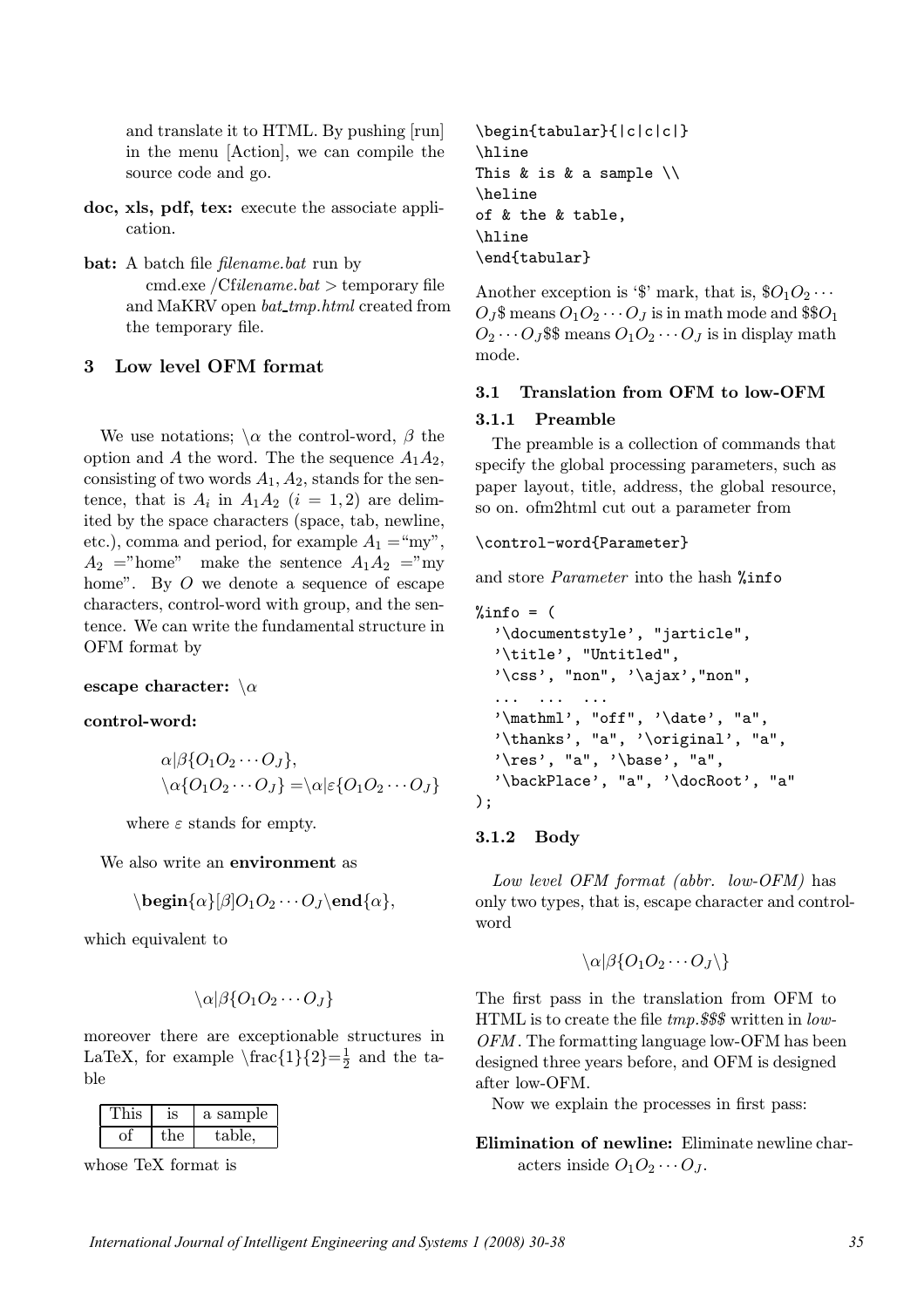Metacharacter: The metacharacters \$, ^, \_ have the special meaning such as  $x^2$  is  $x^2$  and  $a_{ij}$  &  $a_{ij}$ . They are translated as follows:

$$
\$O_1O_2\cdots O_J\$\rightarrow\ \mathbf{O}_1O_2\cdots O_J\},
$$
  
\n
$$
$O_1O_2\cdots O_J\$\rightarrow\ \displaystyle\bigcup_{O_1O_2\cdots O_J\setminus\}
$$
  
\n
$$
O_1O_2\rightarrow O_1\sup\{O_2\},
$$
  
\n
$$
O_1O_2\rightarrow O_1\sup\{O_2\}
$$

In TeX, the standard math text is shown in italic, numbers are roman and operators has small space  $+, \le, \times, =$  in the front/rear of operators. Then the pattern  $A = [0-9]+$  in math mode is grouped as  $\mathrm{A}\}\$ and the pattern  $A = |\{\rangle + \langle = \rangle \}$  as  $\m{A}{\}.$ 

## Order of grouping: The translator processes

from a wide part to a narrow part, that is

$$
\langle \alpha_1 | \beta_1 \{O_1 \setminus \alpha_2 | \beta_2 \{P_1 \cdots P_k\} O_2 \cdots O_J\}
$$
  
\n
$$
\rightarrow \langle \alpha_1 | \beta_1 \{O'_1 \setminus \alpha_2 | \beta_2 \{P_1 \cdots P_k\} O'_2 \cdots O'_J \setminus\}
$$
  
\n
$$
\rightarrow \langle \alpha_1 | \beta_1 \{O'_1 \setminus \alpha_2 | \beta_2 \{P'_1 \cdots P'_k \setminus\} O'_2 \cdots O'_J \setminus\}
$$

Before the process, the characters  $\{\}'$ ,  $\}'$ are changed to  $\langle$  abrace and  $\langle$  rbrace, respectively.

Fraction:  $\frac{O}{P} \rightarrow \frac{O}{P}\$  $\rightarrow\frac{\mu\neq O'/\deno\{P'/\}\}\$  and is translated in the second pass to  $<$ table $>$  $<$ tr $>$  $\lt t$ d class="mune"> $O^H$  $\lt$ /td>  $\langle tr \rangle \langle tr \rangle$  $<$ td class="deno"> $P^H$   $<$  /td $>$  $\langle tr \rangle \langle \langle t$ able $\rangle$ where  $O^H$  and  $P^H$  are HTML-codes converted from O and P.

Table: The most difficult translation is the table. Moreover, we permit the mathematical expression inside a table. In the table, the row is delimited by  $\langle \rangle$ , column is split by '&', that is,

\begin{tabular}{attributes}

$$
O_{11}\&\cdots \& O_{1n}\backslash \cdots \backslash O_{m1}\&\cdots \& O_{mn}
$$
  
\n
$$
\end{array}
$$

The translator first memorize the attributes  $\gamma_i$   $(i = 1, \dots, m)$ , read elements until \end {tabular} and split the elements  $O_{ij}$ . Each row is changed to  $\text{C}_{i1}$ & $\cdots$ & $\text{C}_{im}\$  and to  $\text{\coloneqq\{C_1\} \cup \text{C_2\}} \cup \text{C_3\} \}$  **Storage:** If  $\{\alpha\}$  ( $\alpha$  is section, subsection, subsubsection), then  $O$  is stored to the hash %secList as

 $$secList$  $$secNum$ } =  $O$ 

where \$secNum is the numbering  $m - n - l$ with the order  $m$  of section,  $n$  subsection and l subsection. That are used in making the submenu/menu.

We now explain how to translate the following;

| Solve the equation $x^2+x+1=0$ . |
|----------------------------------|
|----------------------------------|

First,  $\mathcal{S}'$  is changed to  $\mathcal{S}'$  and search the next ' $\mathcal{F}$ ' and store the sentence  $\mathbf{x}$ <sup>2+x+1=0</sup> to the buffer inside. Putting

 $\%$ supSub =  $('^{\prime},\cdot)\sup{',',','\sup{'}$ , we use the substitute commands

\$inside =~ s/([\ \^])\{/\$supSub{\$1}/gc; \$inside =~ s/([\+\=\-\/])+/\\mo\{\$1\}/g; \$inside =~ s/([0-9\[\]\(\)]+)/\\mn\{\$1\}/g;

After the substitution, we get  $\mathcal{S}$  +\$inside+  $\{\}\$  and write it to *tmp.*\$\$\$.

#### 3.1.3 Environment

We can write an environment as

$$
\setminus begin\{\alpha\}[\beta]O_1O_2\cdots O_J\setminus end\{\alpha\}
$$

, which is translated to  $\langle \alpha | \beta \{O_1O_2 \cdots O_J \rangle \}$  in the first pass. When the analyzer meet the sentence  $\begin{bmatrix} \begin{array}{c} \begin{array}{c} \end{array} & \begin{array}{c} \end{array} & \begin{array}{c} \end{array} & \begin{array}{c} \end{array} & \begin{array}{c} \end{array} & \end{bmatrix} & \begin{array}{c} \end{array} & \begin{array}{c} \end{array} & \begin{array}{c} \end{array} & \begin{array}{c} \end{array} & \end{bmatrix} & \begin{array}{c} \end{array} & \end{bmatrix} & \begin{array}{c} \end{array} & \begin{array}{c} \end{array} & \begin{array}{c} \end{array} & \begin{array}{c} \end{array} & \begin{array$ ing searching  $\end{math}$  and putting  $O_1, \dots, O_J$ into the buffer, the newline characters are eliminated except when  $\alpha$  is the type of programming language (ffempp, C++, C, etc.). When  $\alpha$  is the type of programming language, the analyzer divide  $O_1O_2\cdots O_J$  to the front  $S_1$  of a comment, the comment  $C_1$  and the rear  $B_1$  of  $S_1C_1$ , that is,

$$
O_1O_2\cdots O_J\to S_1C_1B_1
$$

and mark the keywords inside  $S_1$ . For  $C_1$ , we translate it as LaTeX-like. Next,

$$
B_1 \to S_2 C_2 B_2
$$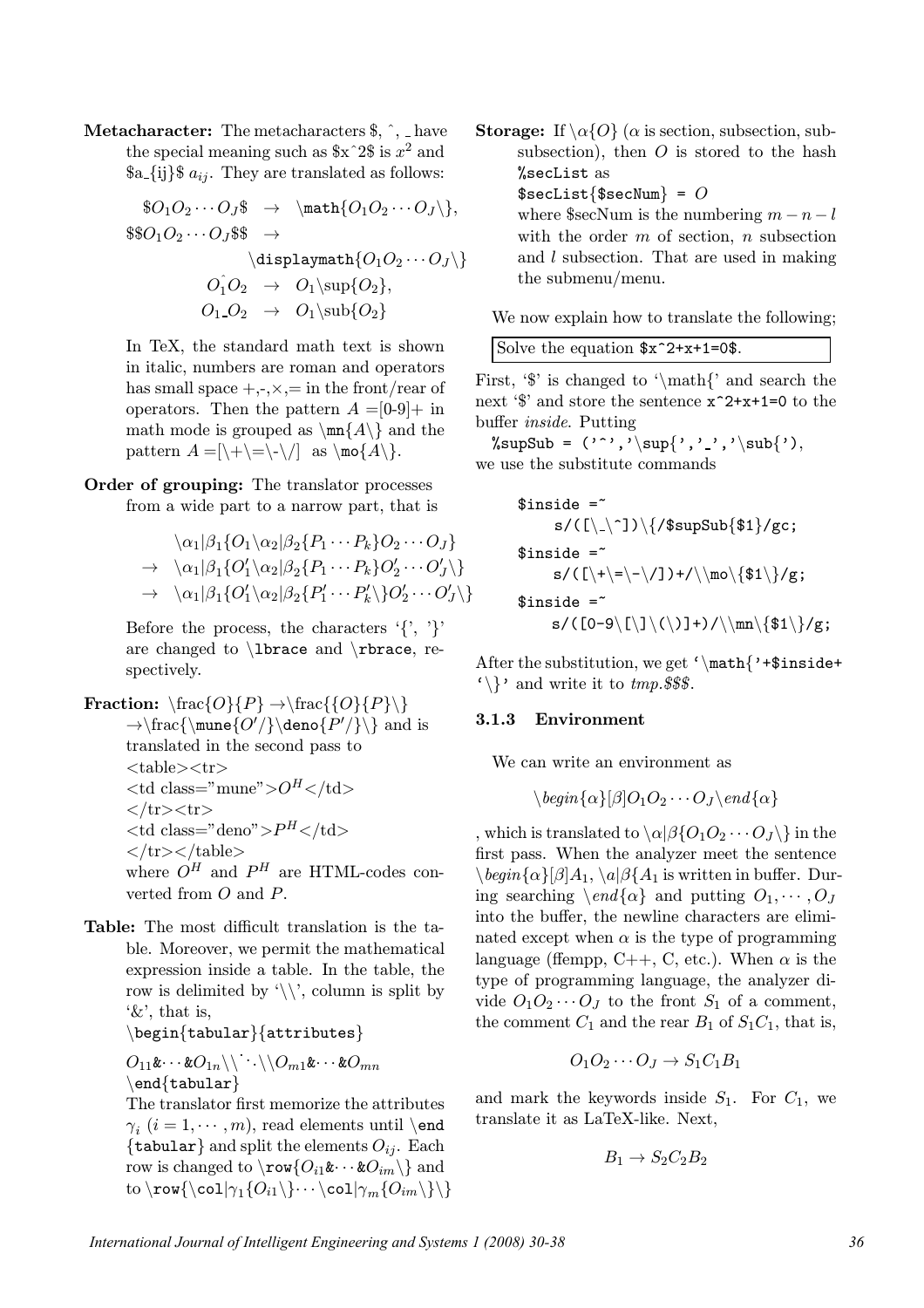#### 3.2 Translation from low-OFM to HTML

Here after, we denote by  $O^H$  the corresponding HTML-code of O. The analyzer of low-OFM watches the patterns

$$
F^H\backslash \alpha | \beta \{ O_1 O_2 , \cdots O_J \backslash \} N
$$

where  $F^H$  is HTML-code in front of  $\{\alpha | \beta \{O_1O_2, \cdots\}$  $O_J \$  and N is low-OFM at the rear. When the analyzer find  $\langle \alpha | \beta \{O_1, \beta \}$ , the analyzer push  $\alpha$  and  $\beta$ to the keyword stack  $\Gamma_k$  and the option stack  $\Gamma_o$ , respectively and change the sentence  $O_1$  to  $O_1^H$ determined by  $(\alpha, \beta)$ . Next, check the start position p of  $O_1^H$  and push p to the position stack  $\Gamma_p$ . Now we put  $\Gamma = (\Gamma_k, \Gamma_o, \Gamma_p)$ . When  $\setminus$  is found, the analyzer pop  $\Gamma \to (\alpha, \beta, p)$  and by  $(\alpha, \beta, p)$ ,  $O_1^H O_2 \cdots O_J \rightarrow O_1^H O_2^H \cdots O_J^H$ . If  $\Gamma = \varepsilon$ , then  $F^H O_1^H O_2^H \cdots O_J^H$  is written to HTML-file. Otherwise, the new sentence  $F^{H}O_{1}^{H}O_{2}^{H}\cdots O_{J}^{H}N$  remain. We illustrate it in the case  $F^H$ ,  $N = \varepsilon$ 

#### $\hbox{\tt href}$  index.html{top of my home}}

In this case,  $(\alpha, \beta, p) =$  (href, index.html,0) and  $O_1 = \text{top}'$ ,  $O_2 = A_1 A_2 A_3$ ,  $A_1 = \text{of}'$ ,  $A_2 = 'my'$ ,  $A_3 = 'home'$ , and  $(\alpha, \beta)$  add '<a href="index.html">' to  $A_1$ , that is  $O_1^H = '$ <a href="index.html">top'. When the analyzer find \}, the analyzer pop  $\Gamma \to (\alpha, \beta, 0)$ , and add '</a>' to the tail of  $O_1^H A_1 A_2 A_3$ , that is,  $O_1^H A_1 A_2 A_3$  become to  $O_1^H A_1 A_2 O_2^H = \text{``} \text{ href} = \text{"index.html"}$ top of my inass  $\langle a \rangle$ . Since the stack  $\Gamma$  is empty,  $O_1^H A_1 A_2 O_2^H$  is written to the tail of HTML-file.

Next we consider the pattern

$$
\setminus \alpha_1 | \beta_1 \{ O_1 O_2 \setminus \alpha_2 | \beta_2 \{ P_1 \setminus \alpha_3 | \beta_3 \{ Q_1 Q_2 \setminus \} P_2 \setminus \} O_3 \setminus \}
$$

- 1. When  $\alpha_1|\beta_1\{O_1$  is found,  $\alpha_1|\beta_1\{O_1 \rightarrow \mathbb{Z}\}\$  $O_1^H$ , check the start position  $p_1$  of  $O_1^H$  and push  $(\alpha_1, \beta_1, p_1) \rightarrow \Gamma$ .
- 2. When  $\alpha_2|\beta_2\{P_1 \text{ is found}, \alpha_2|\beta_2\{P_1 \rightarrow P_1^H, P_2\}$ check the start position  $p_2$  of  $P_1^H$  and push  $(\alpha_2, \beta_2, p_2) \rightarrow \Gamma$ .
- 3. When  $\alpha_3|\beta_3{Q_1}$  is found,  $\alpha_3|\beta_3{Q_1} \rightarrow$  $Q_1^H$ , check the start position  $p_3$  of  $Q_1^H$  and push s  $(\alpha_3, \beta_3, p_3) \rightarrow \Gamma$ .
- 4. When  $\{\}$  is found,  $\Gamma \rightarrow (\alpha_3, \beta_3, p_3)$ , get the  $\text{sequence } Q_1^H Q_2 \text{ by } p_3 \text{ and } Q_1^H Q_2 \rightarrow Q_1^H Q_2^H$ by  $(\alpha_3, \beta_3)$ .
- 5. When  $\{\}$  is found,  $\Gamma \rightarrow (\alpha_2, \beta_2, p_2)$ , get the  $\operatorname{sequence} \frac{P^H}{P^1} Q^H_1 Q^H_2 P_2 \text{ by } p_2 \text{ and } P^H_1 Q^H_1 Q^H_2 P_2$  $\rightarrow P_1^H Q_1^H Q_2^H P_2^H$  by  $(\alpha_2, \beta_2)$ .
- 6. When  $\{\}$  is found,  $\Gamma \to (\alpha_1, \beta_1, p_1)$ , get the sequence  $O_1^H O_2 P_1^H Q_1^H Q_2^H P_2^H O_3$  by  $p_1$ and  $O_1^H O_2 P_1^H Q_1^H Q_2^H P_2^H O_3$  $\rightarrow O_1^H O_2^H P_1^H Q_1^H Q_2^H P_2^H O_3^H$  by  $(\alpha_1, \beta_1)$ .

In the second path in ofm2html, ofm2html reads a line of strings from tmp.\$\$\$ and search the patterns  $\{\alpha\}A, \{\alpha\}\beta\}O$  or  $\}$ . If the pattern  $\{\alpha\}\beta\}O$ is found, then ofm2html call the subroutine star $tOp(\alpha, \beta)$  and check p in start $Op(\alpha, \beta)$  and push  $(\alpha, \beta, p)$  to the arrays @keyList, @optList and  $@gsPosList, respectively.$  If  $\{\}\$ is found, *ofm2html* pop  $(\alpha', \beta', p')$  from

$$
(\text{@keyList},\text{@optList},\text{@gsPosList})
$$

and call the subroutine  $endOp(\alpha', \beta', p')$ ). The skeleton of the procedure above is the following:

```
while (m/(\setminus)([a-zA-Z]+)\setminus\{|\setminus ( [a-zA-Z]+)\setminus | ( [^{\wedge} \setminus \{ ]+ )\setminus \{ }|(\{\{\{\}\}\})\rangle/cg) {
  if ($2 eq undef) {
    % *$getkey = $3; $getopt = $4;
  }
  else { $getkey = $2; $getopt = $3; }sgs_pos = pos($_);unless ($getkey eq undef) {
    push(@keylist,$getkey);
    push(@optlist,$getopt);
    &startOp($getkey);
    push(@gsPosList,$gs_pos);
  }
  else {
    $popkey = pop(@keylist);$popopt = pop(@optlist);
    $old_gs_pos = pop(@gsPosList);
    &endOp($popkey,$popopt);
}
}
```
#### 4 Conclusion

MathML[9] step into the limelight in Web world for describing mathematical notation. But MathML